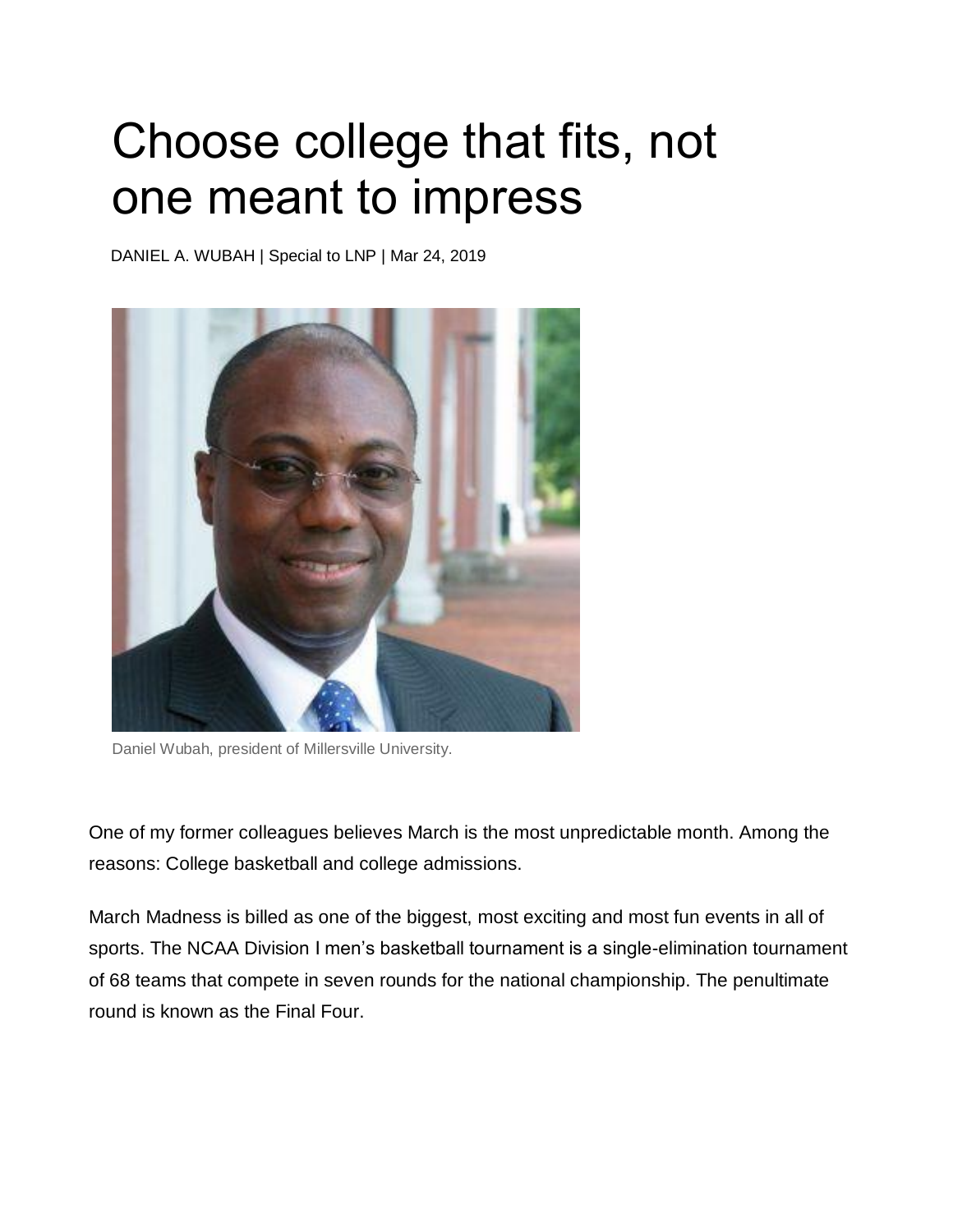This time of year is also a time of madness for high school students and their families, waiting to find out the outcome of the college admissions process. It's when you hear back from universities to see where your student has been accepted.

As the father of two college graduates, I know it's a hectic, crazy time because everyone wants the best for their children. The eight Ivy League schools — Brown, Columbia, Cornell, Dartmouth, Harvard, the University of Pennsylvania, Princeton and Yale — had a total of 281,060 applicants for the class of 2021. Less than 10 percent were admitted.

Earlier this month, our nation witnessed a college bribery scandal in which wealthy families were caught paying millions of dollars to guarantee their children's admission into our nation's elite universities. Those kids got in through the "side door."

A recent article in The New York Times suggests that "these efforts are mostly a waste of money, and that the seized opportunities would have actually helped other students much more."

In 2014, economists Stacy Dale and Alan Krueger (who died tragically March 16) published an analysis of the benefits of attending a highly selective college. According to the Times, they found that "after statistically controlling for students' SAT scores, economic background and college ambitions, the long-term financial returns are 'generally indistinguishable from zero.' Students who are poised to succeed tend to do so even if they don't get into the Ivy League."

Clearly, there is the possibility of achieving excellence without elitism.

While you are waiting for that "right" acceptance letter or maybe your child hasn't applied yet, I'd like to suggest that a good fit for your child is one of the most important factors for selecting a college. The college needs to speak to both the heart and mind of your child. Do the values of the college match the values you've instilled in your child?

From my years in academia and raising two daughters, I've come to believe that there are important questions that can help students select a college that is a good fit.